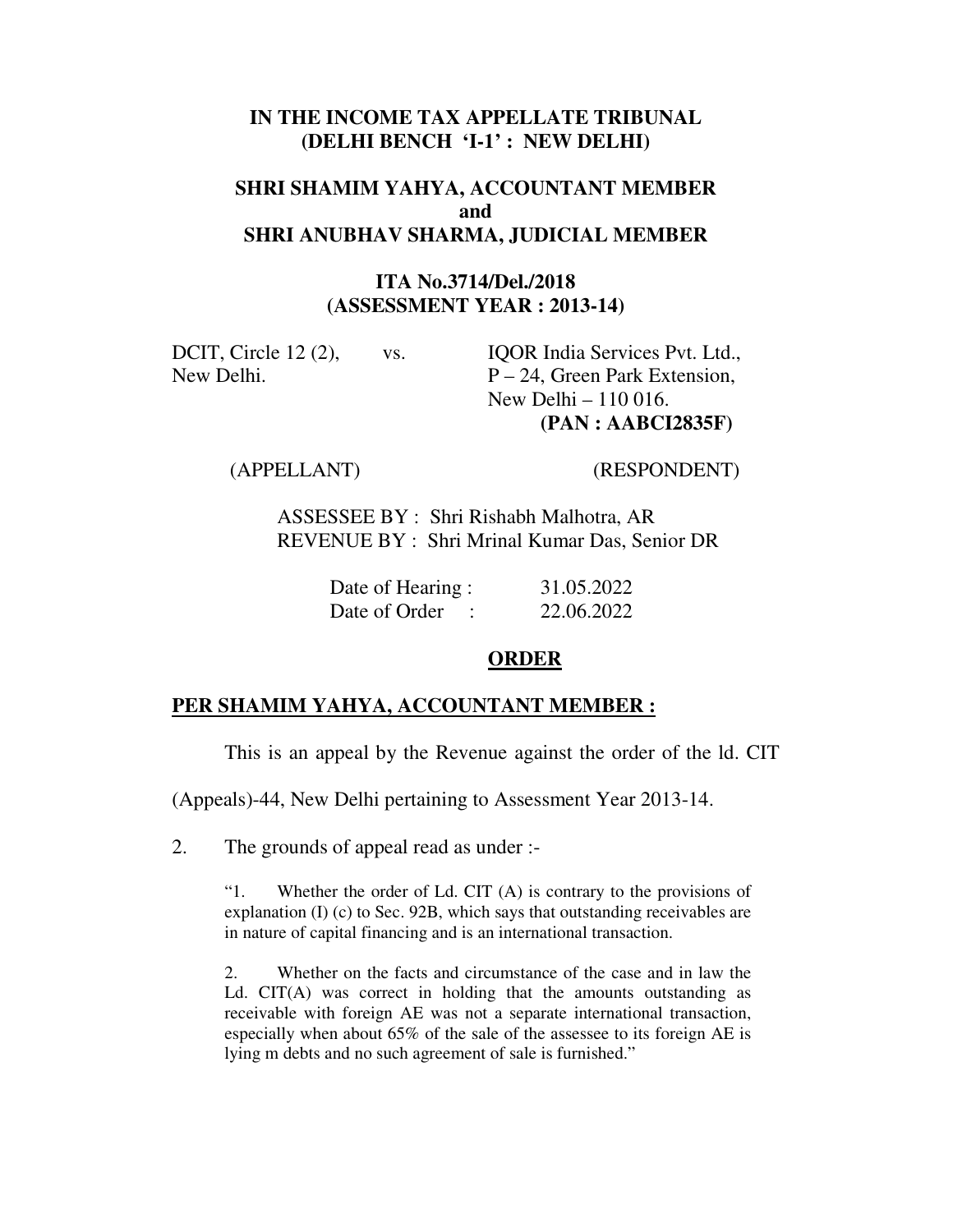3. Brief facts of the case are that during the year under consideration, assessee company is engaged in providing business process outsourcing services i.e. collection/account receivable management and customer retention services to its Associated Enterprises. The assessee in order to determine the arm's length price of the international transaction selected Transactional Net Margin Method ('TNMM') as the most appropriate method and full cost plus markup ('OP/TC') was selected as the Profit Level Indicator ('PLI'). The assessee selected 7 comparable companies using financial data available for current year (FY 2012- J 3) as well as previous two years i.e. FY 2010-11 and FY 2011-12. The arithmetic mean of the weighted average OP/TC of comparable companies was 11.93% as against 27.74% margin on operating cost of the assessee. Accordingly, the assessee claimed that its transaction was at arm's length.

4. The assessee argued that the notional costs of the receivables were subsumed in the pricing of the services rendered. Accordingly, a working capital adjustment was made in the margins of the comparables in its TP study. The weighted average OP/TC (adjusted) of comparable companies was determined to be 20.24% and the mark up earned by the assessee was 27.74%. The assessee therefore argued that transactions of provision of services and outstanding receivables were at arm's length.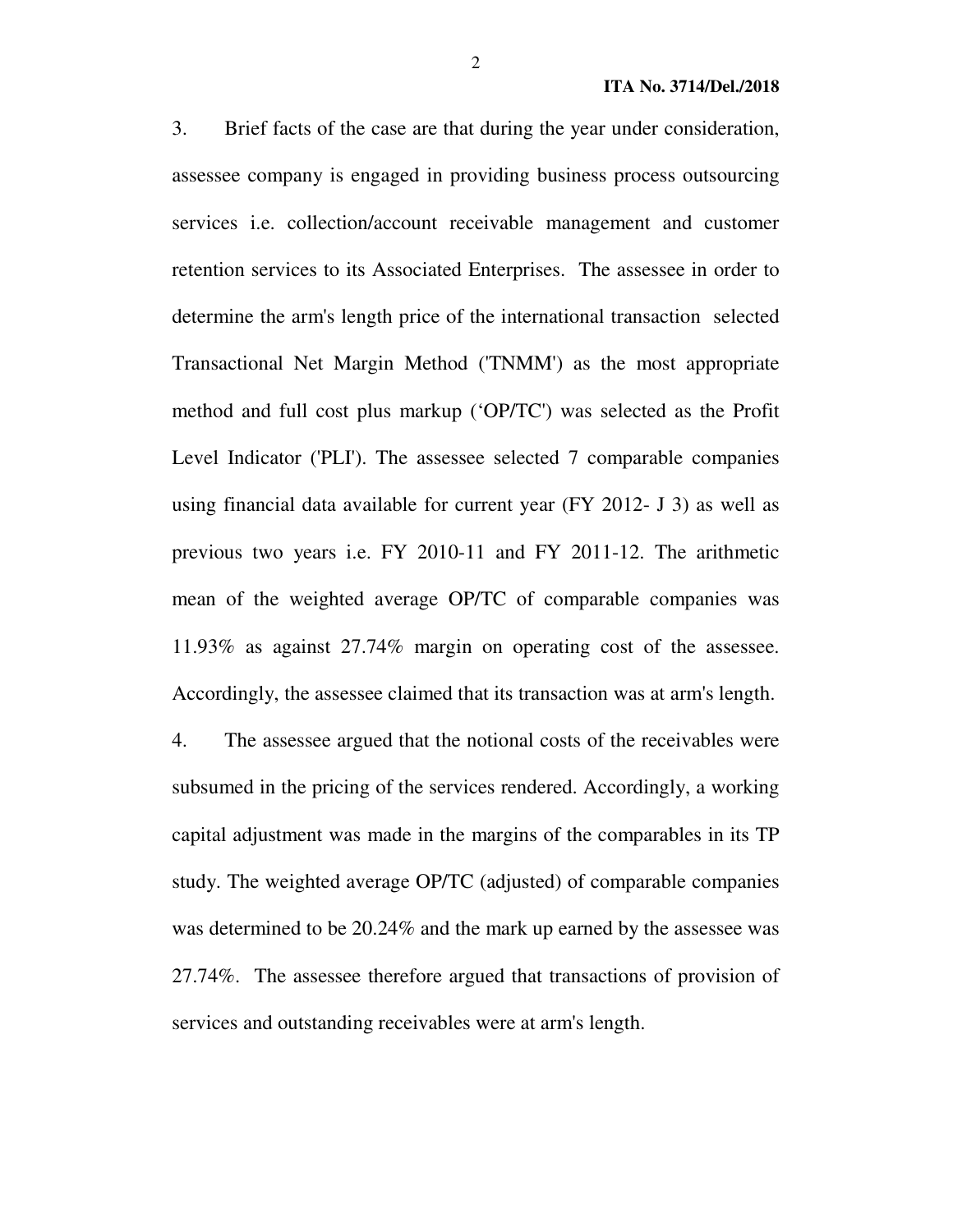5. Without prejudice to the above, the assessee submitted that it had carried out an updated search (vide submission dated  $12<sup>th</sup>$  July 2016) wherein 6 comparables were selected and the latest year (i.e. FY 20] 2- 13) weighted average OP/TC margin (working capital adjusted) of the said comparables was calculated at 15.12%.

6. The TPO accepted the above analysis of the assessee but held that receivables constitute separate international transactions under section 92 B read with section 92F of the Act and Rule 10B of the Rules.

7. The TPO in his impugned order dated 30/09/20] 6 has treated the delayed payments received by the assessee from its various AEs as unsecured loan advanced to the A Es and charged a rate of interest based Libor plus 300 bps i.e. 4.78% on receivables outstanding for more than 54 days.

8. The TPO has considered delay in payment for receivables as an international transaction in view of the amendment in section 92CA (2A) of the Act introduced by Finance Act 2011 wef 01.06.2011 and retrospective amendment to section 92 CA(2B) introduced by Finance Act 2012 wef 01.06.2002. The TPO has also relied upon amendment in explanation (1) (c) to section 92B of the Act which has been inserted by Finance Act 2012 w.e.f. 0110412002. As per the amendment, the term international transaction includes "capital financing, including any type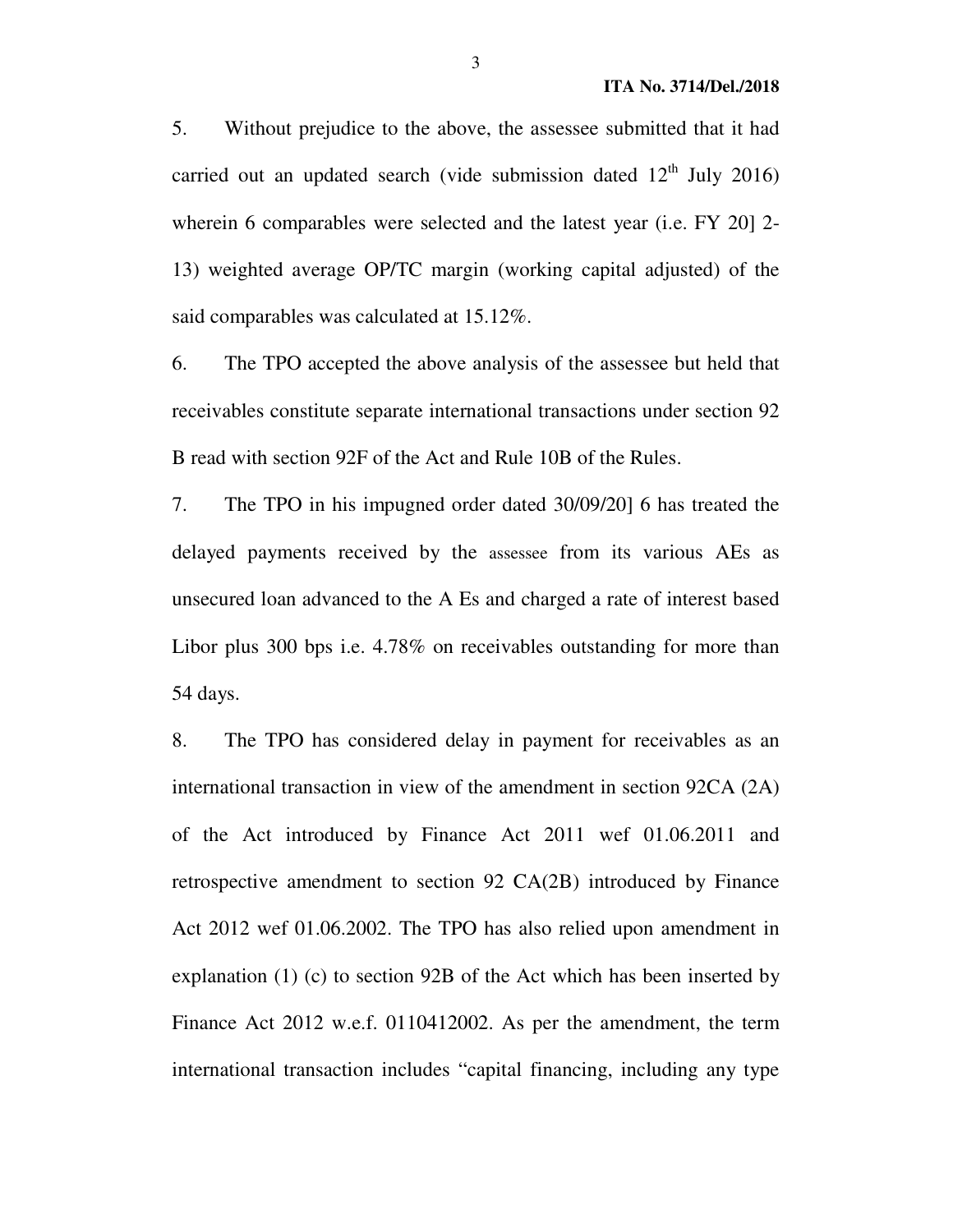of long-term or short-term borrowings, lending all guarantee, purchase or sale of marketable securities or any type of advance, payments deferred payments or receivable or any other debt arising during the course of business". The TPO has also relied upon sections 92F (v) of the Act and rule 10B (2) (c) of the Rules to hold that the doctrine of "substance over form" indicates that transfer pricing regulations are to be applied keeping in mind the overall scheme of taxpayer's business arrangement.

9. The TPO in his impugned order has pointed out that the assessee provided benefit to its AE by way of advancement of interest-free loan in the garb of delay in receipt of receivables. A perusal of the receivables of the assessee from its AEs has been tabulated at para 6.5 of the impugned order of the TPO which shows that in many instances the amount outstanding with the AE's is more than hundred days also. The TPO has stated that the assessee has not put forth any cogent explanation why its receivables are not paid within time. These funds could have otherwise been deployed for at least earning interest income. The assessee has therefore incurred cost in connection with a benefit and service provided to the AEs by way of delay in receipt of receivables. In view of the same the TPO held that even otherwise delay in receipt of receivables is an international transaction under section 92B(1) read with clause (v) of section 92F of the Act. The TPO bench marked the interest rate based on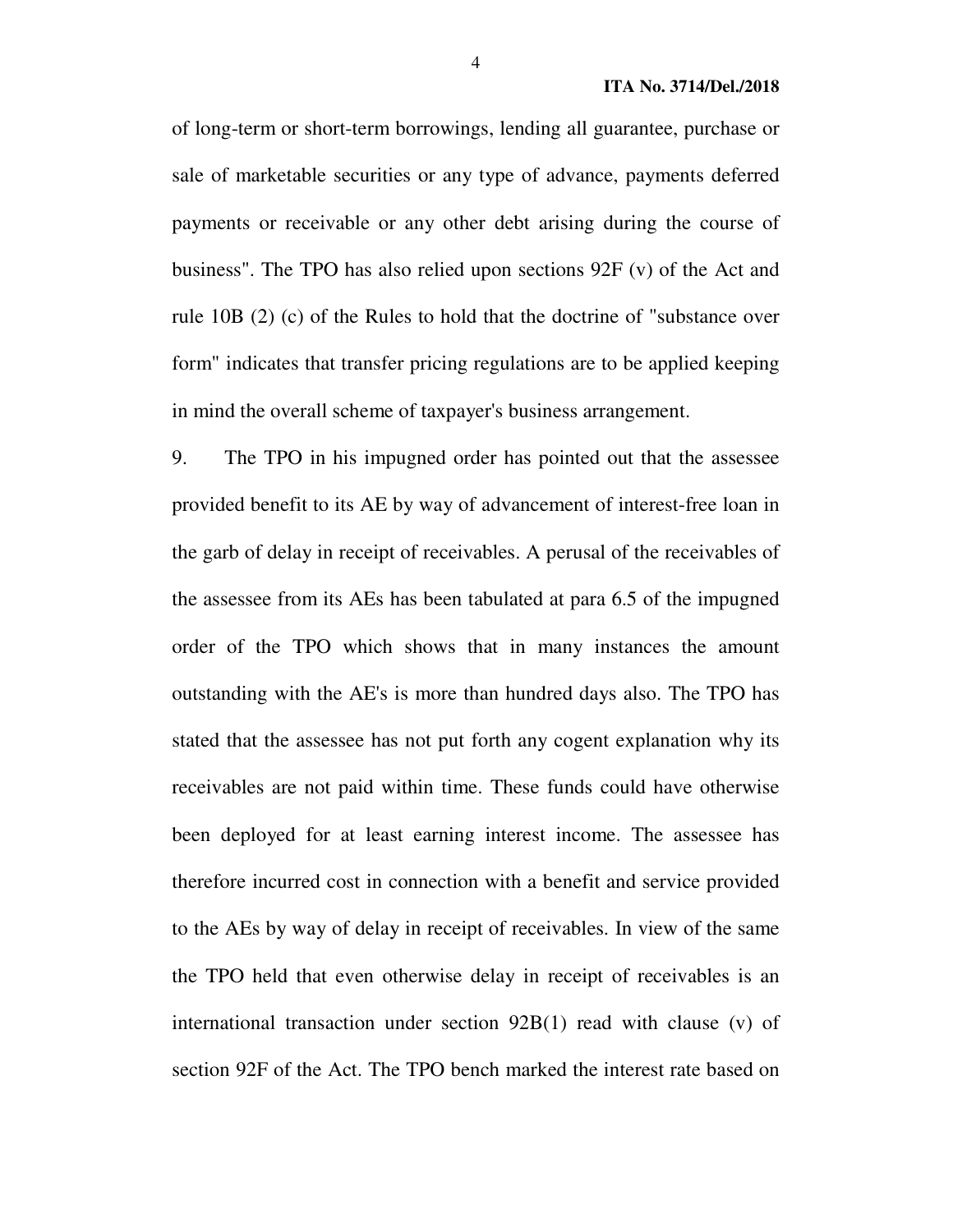the Libor and added 300 basis points to take into account various factors/risks undertaken by the assessee.

10. Upon assessee's appeal, ld. CIT (A) found the issue covered in favour of the assessee as under :-

 "11. The issue is covered in favour of the assessee by the order of the Delhi High Court in the case of Kusum Healthcare Pvt ltd vs ACIT ITA I 0 68l4/Dell20l4 dated 26.03.2015 where it was held as follows:-

"8. Aggrieved by the said order, the Assessee filed an appeal before the ITAT. By the impugned order dated 31th March 2015, the ITAT set aside the assessment order. The ITAT noted that the Assessee had undertaken working capital adjustment for the comparable companies selected in its transfer pricing report. It was further noted that "the differential impact of working capital of the Assessee vis-a-vis its comparables had already been factored in the pricing/profitability" which was more than the working capital adjusted margin of the comparables and, therefore, "any further adjustment to the margins of the Assessee on the pretext of outstanding receivables is unwarranted and 'wholly unjustified.

9. Mr. Raghvendra Singh, learned counsel appearing for the Revenue submitted that the ITAT overlooked the fact that the expression "international transaction" as defined in Explanation (i)(c) to Section 92B of the Act included "payments or deferred payment or receivable or any other debt arising during the course of business ", and therefore, the outstanding receivables could by themselves constitute an international transaction. He further referred to the OCED Transfer Pricing Guidelines for Multinational Enterprises and Tax Administrations. Paras 3.48 & 3.49 under Chapter 111 para A.6.1 of the said Guidelines titled "Different types of comparability adjustments" spoke of the need 10 eliminate differences that may arise from different accounting practices between controlled and uncontrolled transactions. In particular, it was noted under para 3.49 that "a significantly different level of relative working capital between the controlled and uncontrolled parties may result in further investigation of the comparability characteristics of the potential comparable. " Mr. Singh submitted that the ITAT erred in disagreeing with the TPO, who had characterised the outstanding receivables as an international transaction by itself which required benchmarking.

10. The Court is unable to agree with the above submissions. The inclusion in the Explanation to Section 92B of the Act of the expression" receivables" does not mean that de hors the context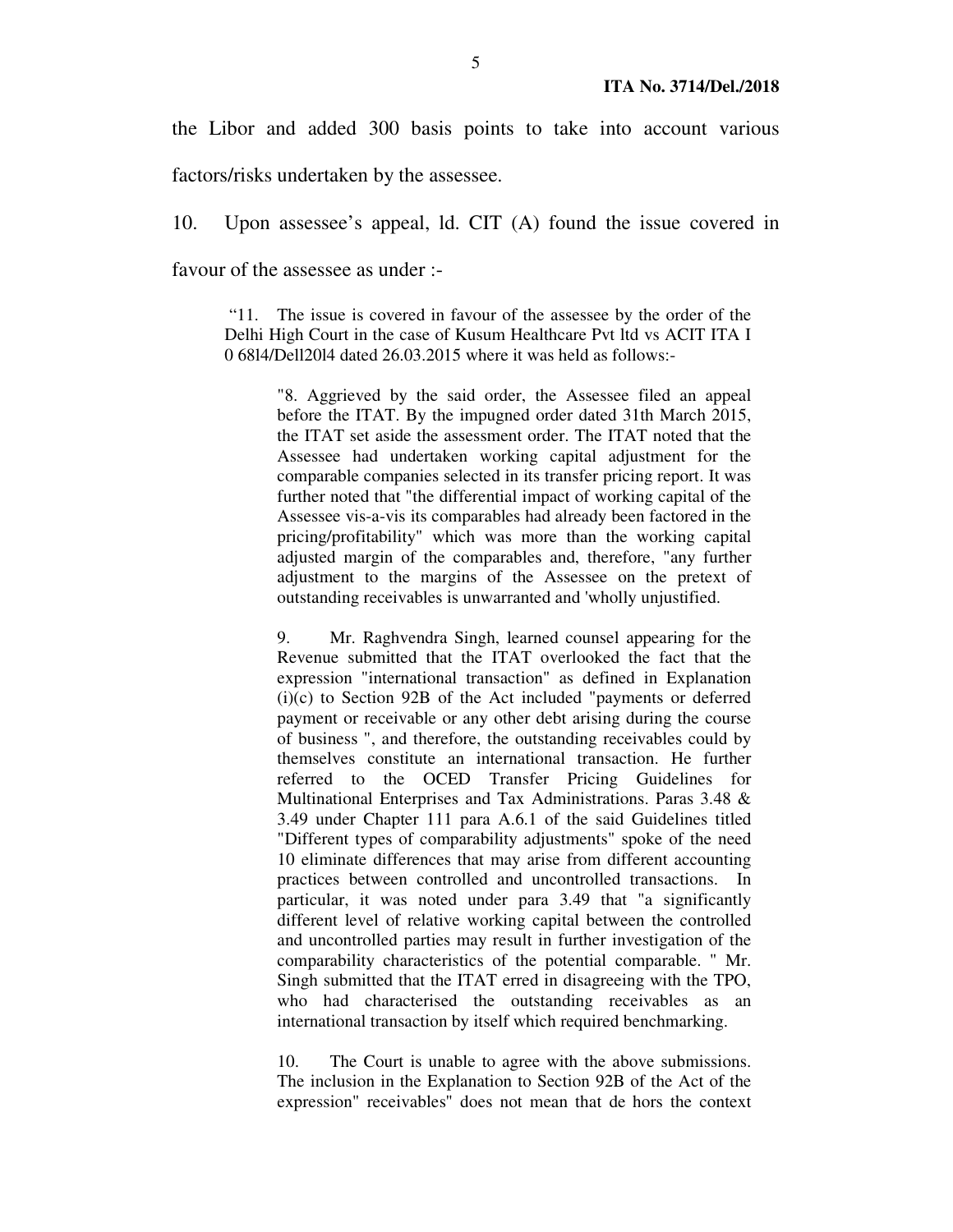every item of "receivables" appearing in the accounts of an entity, which may have dealings with foreign AEs would automatically be characterised as an international transaction. There may be a delay in collection of monies for supplies made, even beyond the agreed limit, due to a variety of factors which will have to be investigated on a case to case basis. Importantly, the impact this would have on the working capital of the Assessee will have to be studied. In other words, there has to be a proper inquiry by the TPO by analysing the statistics over a period of time to discern a pattern which would indicate that vis-a-vis the receivables for the supplies made to an AE, the arrangement rejects an international transaction intended to benefit the AE in some way.

11. The Court finds that the entire focus of the AO was on just one AY and the figure of receivables in relation to that AY can hardly reflect a pattern that would justify a TPO concluding that the figure of receivables beyond 180 days constitutes an international transaction by itself. With the Assessee having already factored in the impact of the receivables on the working capital and thereby on its pricing/profitability vis-a-vis that of its comparables, any further adjustment only on the basis of the outstanding receivables would have distorted the picture and recharacterised the transaction. This was clearly impermissible in law as explained by this Court in CIT v, EKL Appliances Ltd. (2012) 345 ITR 241 (Delhi). 12. Consequently, the Court is unable to find any error in the impugned order of the ITAT giving rise to any substantial question of law for determination. The appeal is, accordingly, dismissed."

5.12 The material facts of the case are the same in the instant year also. In accordance with the principle of consistency and respectfully following the order of the Hon'ble Delhi High Court in the case of Kusum healthcare Pvt. Ltd (supra) it is held that the appellant having already factored in the impact of the receivables on the working capital and thereby on its pricing/profitability vis-a-vis that of its comparables, any further adjustment only on the basis of the outstanding receivables would have distorted the picture and re-characterised the transaction. In view of the same the transfer pricing adjustment made by the AO/TPO is deleted. The ground of appeal is decided in favour of the appellant.

11. Against the above order, Revenue is in appeal before us. We have

heard both the parties and perused the record.